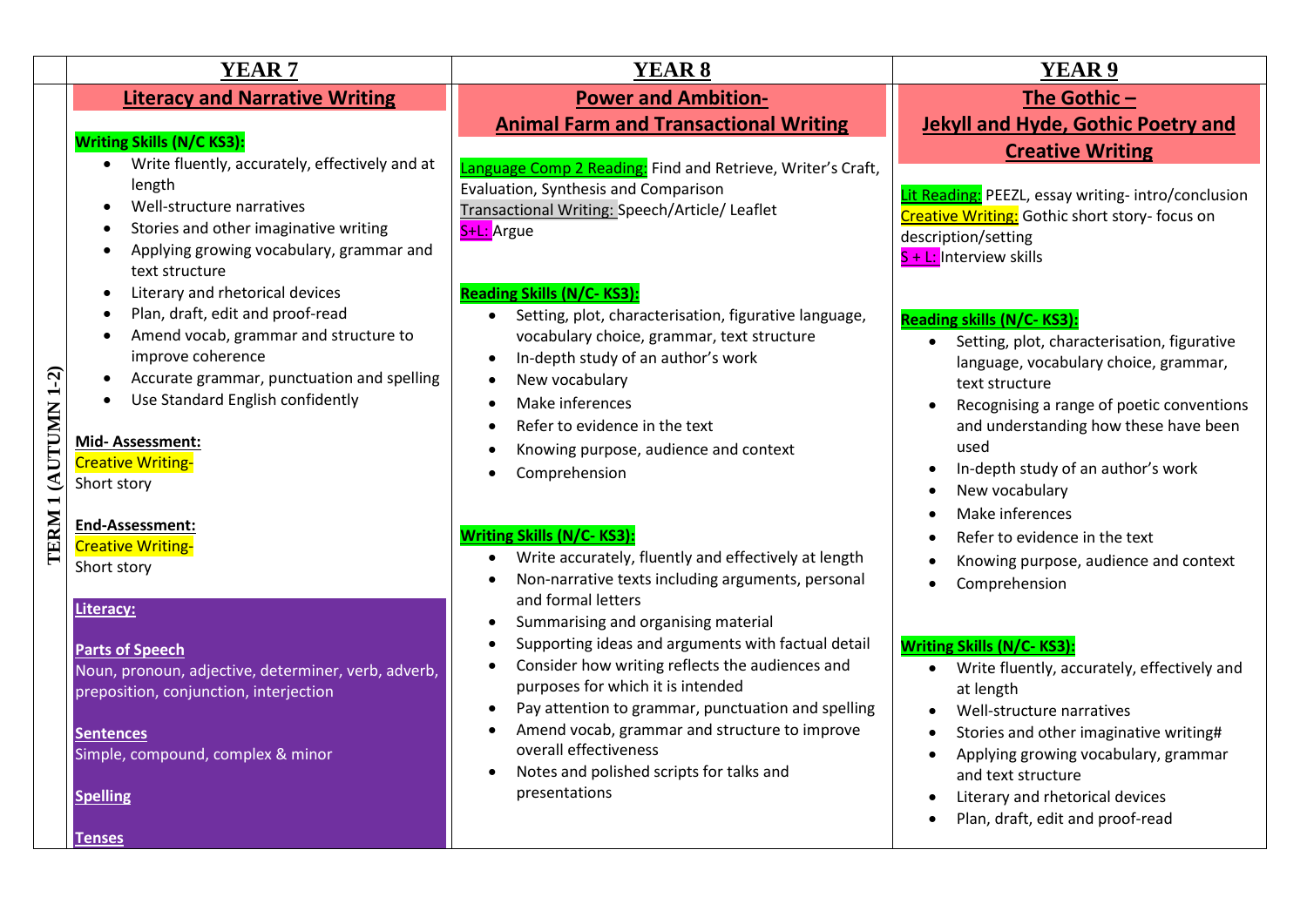### Past, present and future

### **Vocabulary**

#### **Punctuation**

Full stop, capital letters, speech marks question mark, exclamation mark, comma, semicolon, colon, apostrophe, hyphen, dash, brackets, quotation marks, ellipsis

> **Autumn 2- Wonderscape- and Transactional Writing**

**Reading: Component 2 Reading Skills-** Find and Retrieve, Writer's Craft, Evaluation, Synthesis, Comparison

**Writing: Transactional Writing-** Speech, Leaflet, Review, Report, letter

**Speaking and Listening-** Interview Skills

#### **Reading Skills (N/C KS3):**

- Setting, plot, characterisation, figurative language, vocabulary choice, grammar, text structure
- In-depth study of an author's work
- New vocabulary
- Make inferences
- Refer to evidence in the text
- Knowing purpose, audience and context
- Comprehension

#### **Writing Skills (N/C KS3):**

- Write accurately, fluently and effectively at length
- Non-narrative texts including arguments, personal and formal letters

• Knowing and understanding the differences between spoken and written language- formal and informal registers

### **Speaking and Listening Skills (N/C- KS3):**

- Use Standard English confidently in range of formal and informal contexts
- Express own ideas and keep to the point
- Participate in formal debates ad structured discussions
- Summarise and/ or build on what has been said
- Improve, rehearse and perform
- Intonation, tone, volume, mood, silence, stillness and action

(writing for change- bicycle helmets, pollution, public transport, homework, junk food, veganism, monarchies, smoking)

#### **Mid- Assessment:**

Language Comp 2 Reading: Find and Retrieve, Writer's Craft, Evaluation, Synthesis and Comparison Transactional Writing: Speech as a character S<sup>+</sup>L: Argue in favour or against issue from text

#### **Mid- Assessment:**

Language Comp 2 Reading: Find and Retrieve, Writer's Craft, Evaluation, Synthesis and Comparison Transactional Writing: Speech as a character S+L: Argue in favour or against issue from text

### **Experience:**

Signing e-petition/ local MP/ Parliament resources?

- Amend vocab, grammar and structure to improve coherence
- Accurate grammar, punctuation and spelling
- Use Standard English confidently
- Notes and polished scripts for talks and presentations
- Knowing and understanding the differences between spoken and written language- formal and informal registers

### **Speaking and Listening Skills (N/C- KS3):**

- Use Standard English confidently in range of formal and informal contexts
- Give short speeches and presentations
- Express own ideas and keep to the point
- Participate in formal debates ad structured discussions
- Summarise and/ or build on what has been said
- Improve, rehearse and perform
- Intonation, tone, volume, mood, silence, stillness and action

#### **Mid- Assessment:**

Lit Reading: Exploration of theme over time Creative Writing: Gothic short story- focus on description/setting  $S + L$ : Interviewee/ interviewer as character from novella

**End- Assessment:** Lit Reading: Exploration of theme over time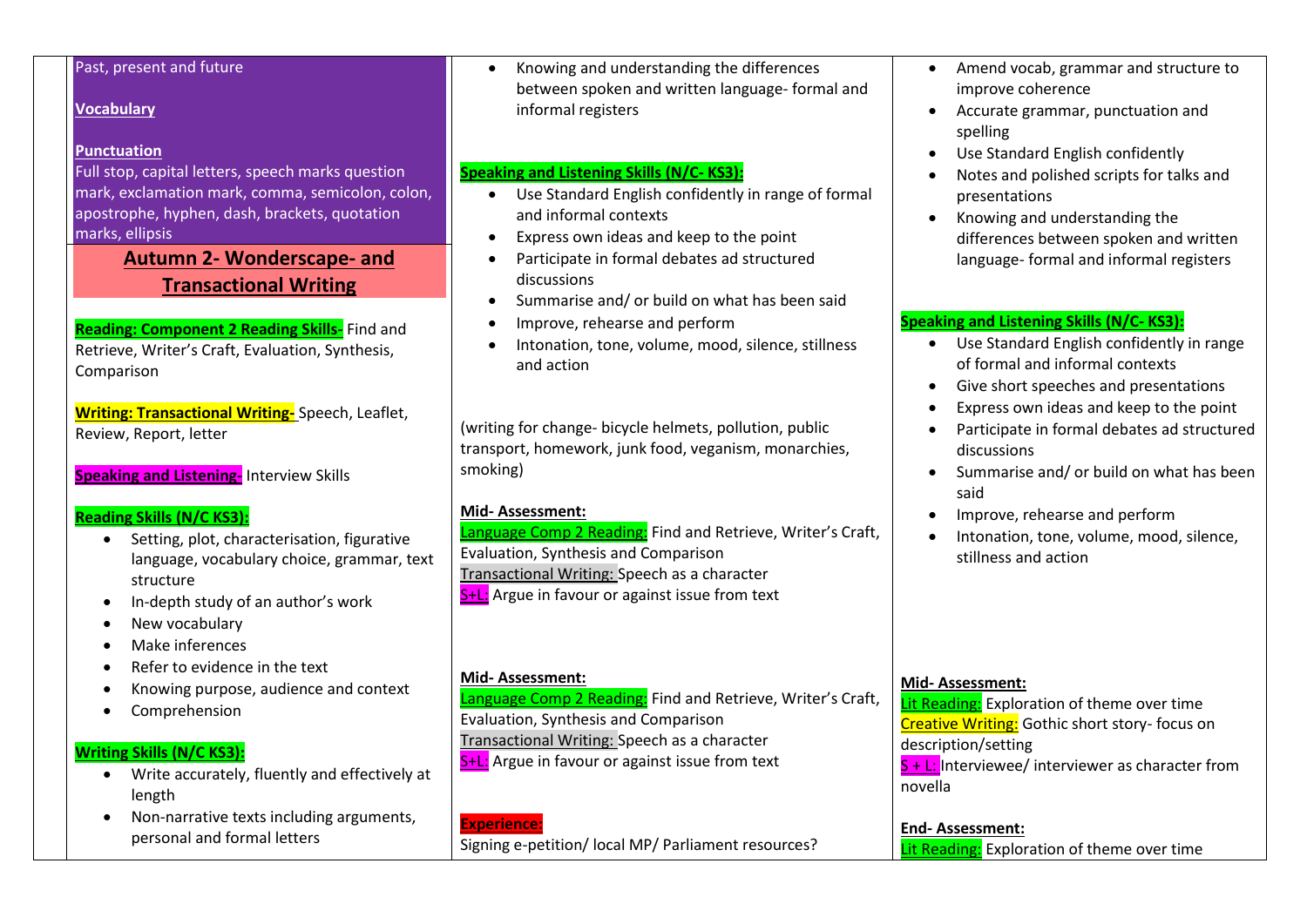- Summarising and organising material
- Supporting ideas and arguments with factual detail
- Consider how writing reflects the audiences and purposes for which it is intended
- Pay attention to grammar, punctuation and spelling
- Amend vocab, grammar and structure to improve overall effectiveness

### **Speaking and Listening Skills (N/S- KS3):**

- Use Standard English confidently in range of formal and informal contexts
- Give short speeches and presentations
- Express own ideas and keep to the point
- Participate in formal debates ad structured discussions
- Summarise and/ or build on what has been said
- Improve, rehearse and perform
- Intonation, tone, volume, mood, silence, stillness and action

#### **Mid- Assessment:**

**Reading-** Find and retrieve from extract, Writer's craft and Evaluation question on character from extract

**Transactional Writing-**

Leaflet/ Speech **Speaking and Listening-**

Interviewer/ Interviewee as character from text

#### **End- Assessment:**

**Reading-** Find and retrieve from extract, Writer's craft and Evaluation question on character from extract

**Links to National Curriculum-Reading:** 20<sup>th</sup> Century fiction- range of genre- satire/allegory

## **Literacy:**

**Parts of Speech** Adjectives, verbs, noun, pronoun

**Sentences-** simple, compound and complex

#### **Punctuation**

N/N- Full stop, capital letters Question mark, exclamation mark, comma

**Tenses** Past tense

**Vocabulary Spelling**

**Creative Writing:** Gothic short story- focus on description/setting  $S + L$ : Interviewee/ interviewer as character from novella

## **Experience:**

Gothic story/poetry-telling evening- near to Halloween?

**Links to National Curriculum-Reading:** Genre- gothic- fiction and poetry- 19<sup>th</sup> century

### **Literacy:**

**Parts of Speech** Noun, pronoun, adjective, verb, adverb

**Sentences-**Simple, compound, complex and minor

#### **Spelling**

**Tenses** Past, present, future

#### **Vocabulary**

**Punctuation** N/N- Full stop, capital letters, Question marks, exclamation marks, comma, semi-colon, colon, apostrophe, brackets, ellipsis, speech marks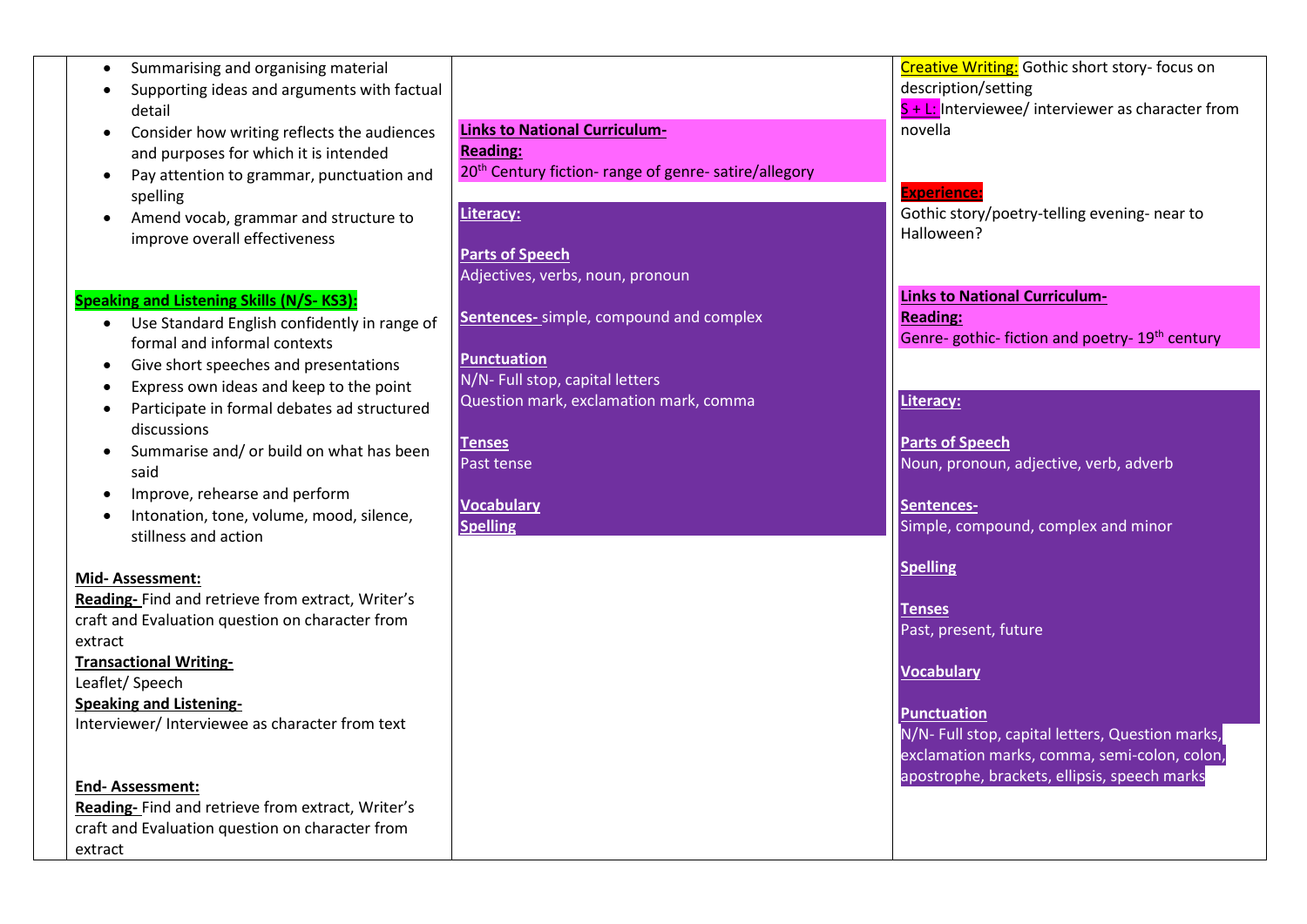|        | <b>Transactional Writing-</b>                          |                                                     |                                                    |
|--------|--------------------------------------------------------|-----------------------------------------------------|----------------------------------------------------|
|        | Leaflet/Speech                                         |                                                     |                                                    |
|        | <b>Speaking and Listening-</b>                         |                                                     |                                                    |
|        | Interviewer/ Interviewee as character from text        |                                                     |                                                    |
|        |                                                        |                                                     |                                                    |
|        | <b>Experience:</b>                                     |                                                     |                                                    |
|        |                                                        |                                                     |                                                    |
|        |                                                        |                                                     |                                                    |
|        | <b>Links to National Curriculum-</b>                   |                                                     |                                                    |
|        | <b>Reading:</b>                                        |                                                     |                                                    |
|        | <b>Contemporary fiction</b>                            |                                                     |                                                    |
|        |                                                        |                                                     |                                                    |
|        |                                                        |                                                     |                                                    |
|        | <b>Literacy:</b>                                       |                                                     |                                                    |
|        |                                                        |                                                     |                                                    |
|        | <b>Parts of Speech</b>                                 |                                                     |                                                    |
|        | Adjectives & verbs                                     |                                                     |                                                    |
|        |                                                        |                                                     |                                                    |
|        | <b>Sentences-</b> simple and compound                  |                                                     |                                                    |
|        |                                                        |                                                     |                                                    |
|        | <b>Punctuation</b>                                     |                                                     |                                                    |
|        | Full stop, capital letters, question mark, exclamation |                                                     |                                                    |
|        | mark                                                   |                                                     |                                                    |
|        |                                                        |                                                     |                                                    |
|        | <b>Vocabulary</b>                                      |                                                     |                                                    |
|        | <b>Spelling</b>                                        |                                                     |                                                    |
|        | <b>Poetry and Short Stories Across the Ages</b>        | <b>Love and Relationships-</b>                      | <b>English Language Component 1 and 2-</b>         |
|        | <b>&amp; Creative Writing</b>                          | <b>Romeo and Juliet &amp; Transactional Writing</b> | <b>Reading and Writing</b>                         |
|        |                                                        |                                                     |                                                    |
|        | Cultural, romantics, contemporary, types of poem,      | Literature reading skills - (PEEZL)                 | Reading: Find and Retrieve, Writer's Craft,        |
|        | gender                                                 |                                                     | Evaluation, Synthesis, Comparison                  |
| 2(SPR) |                                                        | Writing- letter, report, article                    |                                                    |
|        | Lit- Reading- SMILE? PEEZL                             |                                                     | <b>Writing- Creative-</b>                          |
|        | Creative Writing-poetic techniques                     | S+L- Interview Skills                               | Plot, character, organisation, structure, grammar, |
| LERM   | S+L- Presentation skills                               |                                                     | sentences, punctuation, spelling, tenses,          |
|        |                                                        | <b>Reading Skills (N/C-KS3):</b>                    | vocabulary                                         |
|        |                                                        |                                                     |                                                    |

 $\frac{1}{2}$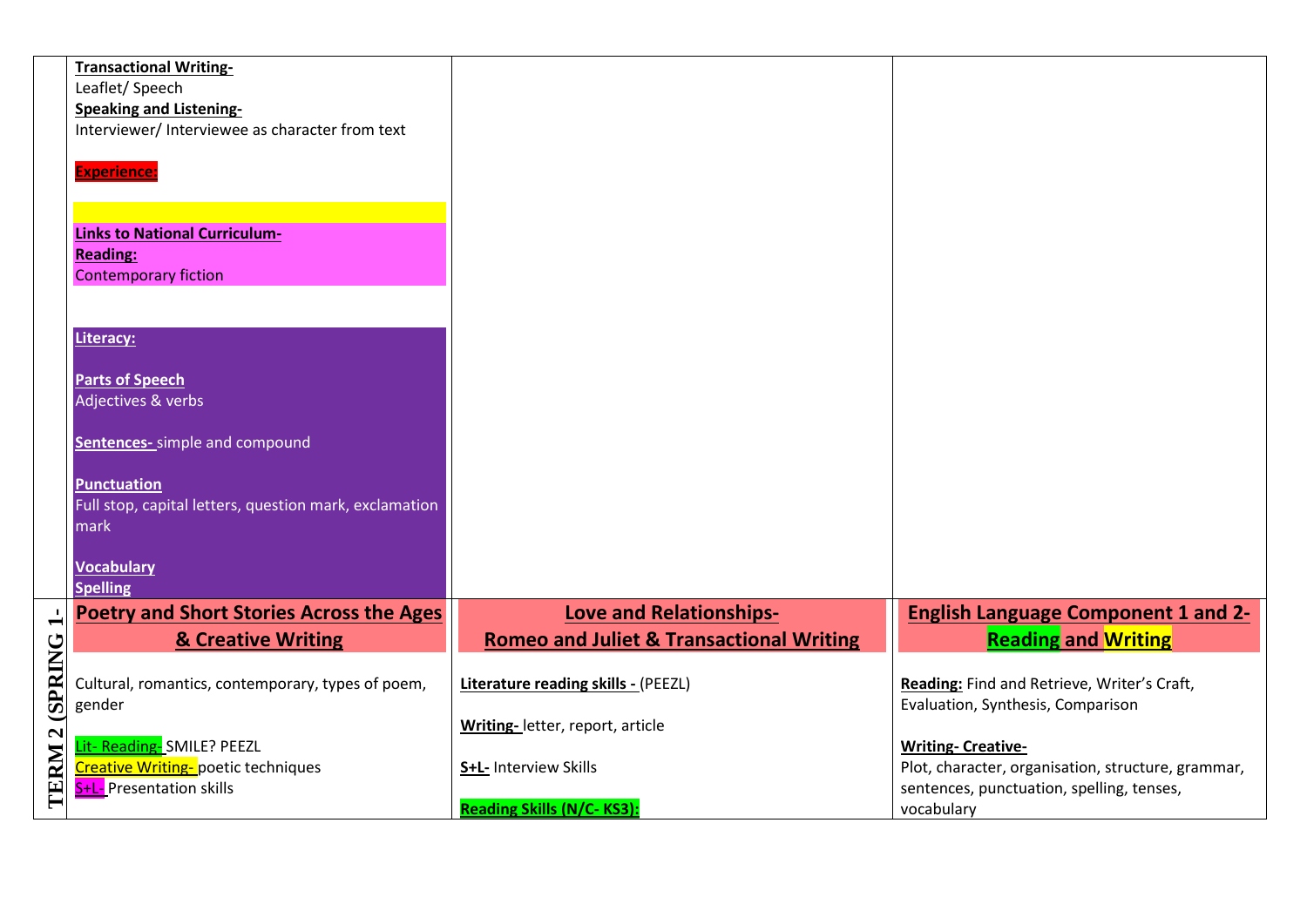### **Reading Skills (N/C- KS3):**

- recognising a range of poetic conventions and understanding how these have been used
- New vocabulary
- Make inferences
- Refer to evidence in the text
- Knowing purpose, audience and context
- Comprehension

## **Writing Skills (N/C – KS3):**

- Write fluently, accurately, effectively and at length
- Well-structure narratives
- Stories and other imaginative writing#
- Applying growing vocabulary, grammar and text structure
- Literary and rhetorical devices
- Plan, draft, edit and proof-read
- Amend vocab, grammar and structure to improve coherence
- Accurate grammar, punctuation and spelling
- Use Standard English confidently
- Notes and polished scripts for talks and presentations
- Knowing and understanding the differences between spoken and written languageformal and informal registers

## **Speaking and Listening Skills (N/C- KS3):**

- Use Standard English confidently in range of formal and informal contexts
- Give short speeches and presentations
- Express own ideas and keep to the point
- Participate in formal debates ad structured discussions
- Understand how plays are communicated through performance, alternative staging, different interpretations
- Make critical comparisons across texts (The Tempest- Yr7)
- In-depth study of an author's work
- New vocabulary
- Make inferences
- Refer to evidence in the text
- Knowing purpose, audience and context
- **Comprehension**

# **Writing Skills (N/C- KS3):**

- Write accurately, fluently and effectively at length
- Non-narrative texts including arguments, personal and formal letters
- Summarising and organising material
- Supporting ideas and arguments with factual detail
- Consider how writing reflects the audiences and purposes for which it is intended
- Pay attention to grammar, punctuation and spelling
- Amend vocab, grammar and structure to improve overall effectiveness
- Notes and polished scripts for talks and presentations
- Knowing and understanding the differences between spoken and written language- formal and informal registers

# **Speaking and Listening Skills (N/C- KS3):**

- Use Standard English confidently in range of formal and informal contexts
- Give short speeches and presentations
- Express own ideas and keep to the point
- Participate in formal debates ad structured discussions

# **Writing- Transactional-**

Purpose, Audience, Form, Register, Developing Content, Structure, Sentences, Punctuation, Spelling, Tenses, Vocabulary

**FORMS:** Speech, article, review, report, leaflet, letter

# **Reading Skills (N/C-KS3):**

- Setting, characterisation, figurative language, vocabulary choice, grammar, text structure
- New vocabulary
- Make inferences
- Refer to evidence in the text
- Knowing purpose, audience and context
- Comprehension

# **KS4 Reading Skills to Introduce (N/C- KS4):**

- Summarise and synthesis ideas and information
- Evaluate texts for their usefulness for particular purposes
- Identify and interpret themes, ideas and information
- Seek evidence in the text to support a point of view
- Distinguish between statements that are supported by evidence and those that are not
- Identify bias and misuse of evidence
- Analyse writer's choice of vocabulary, form, grammar and structure- evaluate their effectiveness and impact
- Make critical comparisons

## **Writing Skills (N/C- KS3):**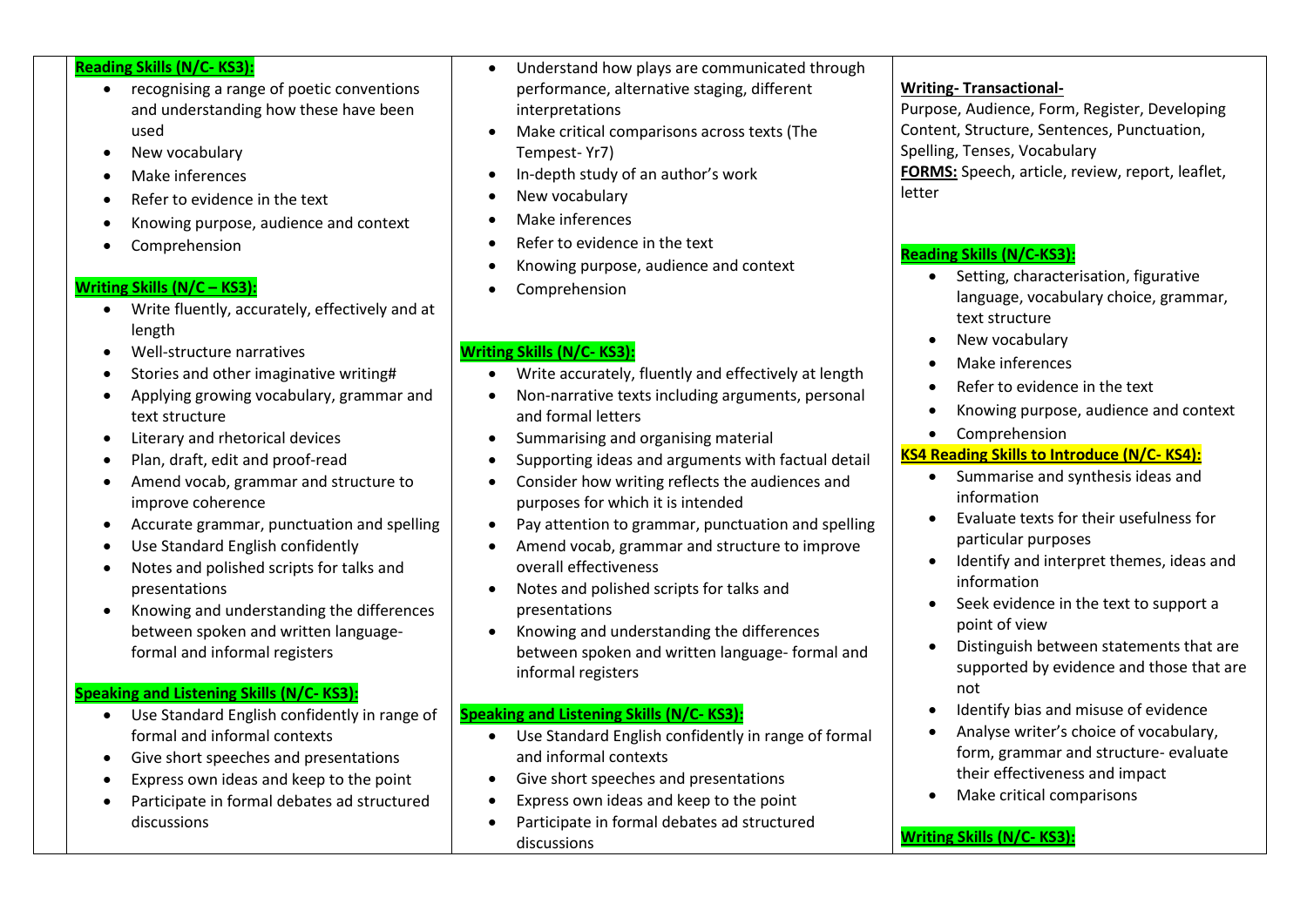- Summarise and/ or build on what has been said
- Improve, rehearse and perform
- Intonation, tone, volume, mood, silence, stillness and action

### **Mid- Assessment:**

Lit- Reading- Discussion of ideas in one poem from anthology Creative Writing- Writing of own poem using inspiration anthology reading S<sup>+L-</sup> Presentation- Analysis of one poem studied from anthology presented to class

## **End- Assessment:**

Lit- Reading- Discussion of ideas in one poem from anthology Creative Writing- Writing of own poem using inspiration anthology reading S+L- Presentation Analysis of one poem studied from anthology presented to class

**Experience:** Telford Park School short story and poetry anthology/ presentation evening for students with work included?

## **Links to National Curriculum-**

**Reading:** Poetry – coverage of historical periods, authors and forms

### **Literacy:**

**Parts of Speech** Noun, pronoun

- Summarise and/ or build on what has been said
- Improve, rehearse and perform
- Intonation, tone, volume, mood, silence, stillness and action

### **Mid- Assessment:**

Lit Reading- Exploration of theme in extract Transactional Writing- Letter S<sup>+</sup>L- Interviewee/ interviewer as characters from play

## **End- Assessment:**

Lit Reading-Exploration of theme in extract Transactional Writing- Letter S<sup>+L-</sup> Interviewee/ interviewer as characters from play

#### **Experience:** Theatre trip/ production?

## **Links to National Curriculum-Reading:** Range of genres- play (Shakespeare)

# **Literacy:**

**Parts of Speech** Determiners, adverb, prepositions

**Sentences-** complex and minor

**Punctuation** N/N- Full stop, capital letters Semi-colon, colon

**Tenses** Present tense

- Write fluently, accurately, effectively and at length
- Well-structure narratives
- Stories and other imaginative writing#
- Applying growing vocabulary, grammar and text structure
- Literary and rhetorical devices
- Plan, draft, edit and proof-read
- Amend vocab, grammar and structure to improve coherence
- Accurate grammar, punctuation and spelling
- Use Standard English confidently
- Non-narrative texts including arguments, personal and formal letters
- Summarising and organising material
- Supporting ideas and arguments with factual detail
- Consider how writing reflects the audiences and purposes for which it is intended
- Pay attention to grammar, punctuation and spelling
- Amend vocab, grammar and structure to improve overall effectiveness

# **KS4 Writing Skills to Introduce (N/C- KS4):**

- Adapt writing to a range of purposes: to describe, narrate, explain, instruct, give and respond to information, to argue
- Select and organise ideas, facts, key points, cite evidence, cite quotations effectively for support and emphasis
- Select and use judiciously vocabulary, grammar, form, structure and organisational features, rhetorical devices to reflect purpose, audience and context
- Use Standard English where appropriate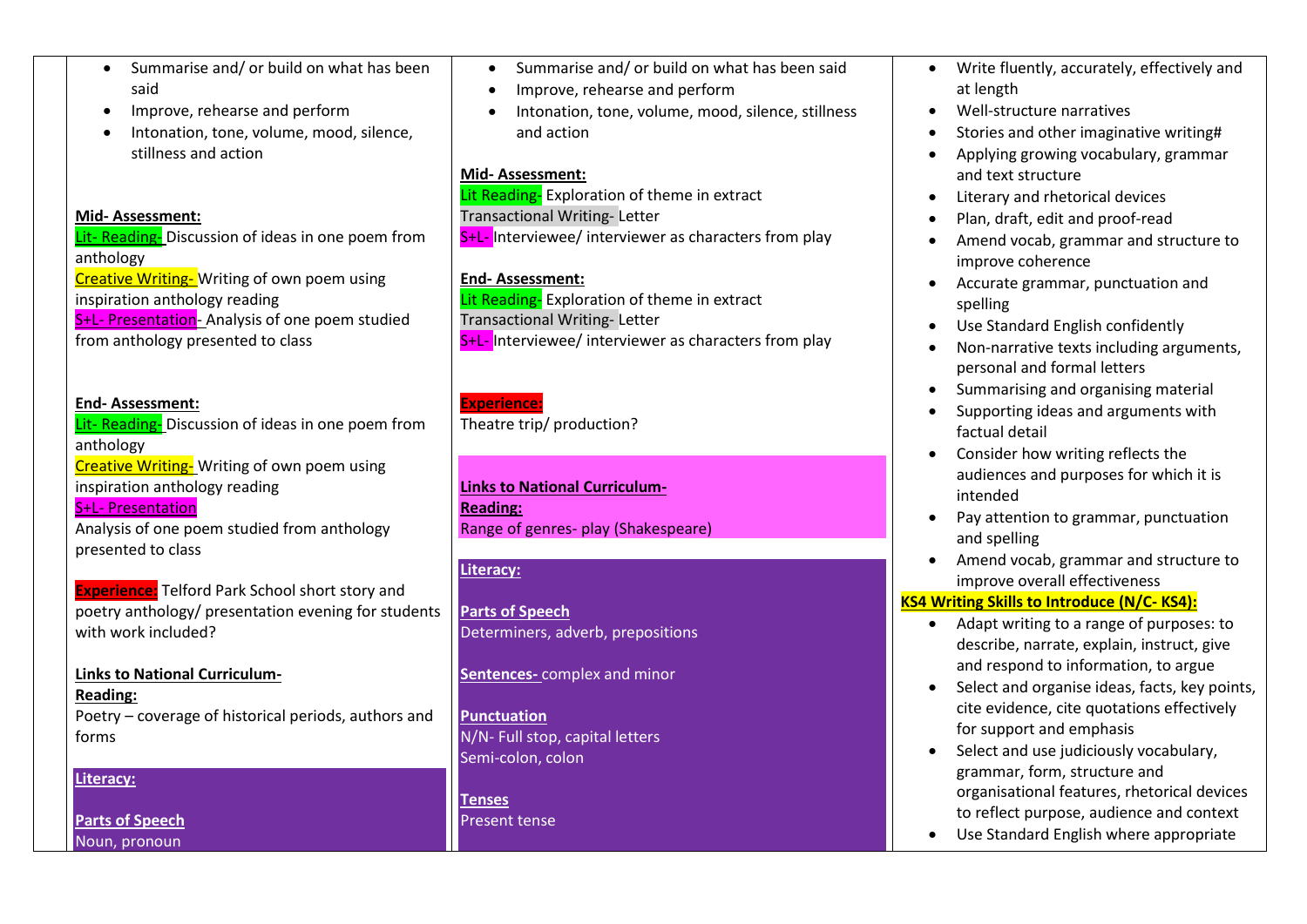**Sentences-** compound and complex **Punctuation** N/N- capitals and full stops Comma, semi-colon, colon, speech marks **Tenses** Past tense

**Vocabulary Spelling** Full stop, capital letters, question mark, exclamation mark

### **Vocabulary Spelling**

# **Spring 2- Words are Power! with Creative Writing**

**Reading: Lit reading skills- PEEZL**

# **Writing- creative writing**

# **S+L- Discussion**

# **Reading Skills (N/C- KS3):**

- Setting, plot, characterisation, figurative language, vocabulary choice, grammar, text structure
- In-depth study of an author's work
- New vocabulary
- Make inferences
- Refer to evidence in the text
- Knowing purpose, audience and context
- Comprehension

# **Writing Skills- (N/C- KS3):**

- Write fluently, accurately, effectively and at length
- Well-structure narratives
- Stories and other imaginative writing#
- Applying growing vocabulary, grammar and text structure
- Literary and rhetorical devices
- Plan, draft, edit and proof-read
- Amend vocab, grammar and structure to improve coherence
- Accurate grammar, punctuation and spelling
- Use Standard English confidently
- Make notes, draft and write using information provided by others
- Revise, edit and proof-read
- Reflect on whether writing has intended impact7restructure writing to amend grammar and vocabulary, improve coherence, consistency, clarity and overall effectiveness
- Accuracy and effectiveness of grammar, punctuation and spelling

## **Ongoing Assessment:**

**Component 1-** Ruby Lennox

# **Component 2-**

America's Toughest Prisons Speech/letter

# **End-Assessment**

**Component 1- Pat and Bruce paper** Creative Writing

**Component 2-** Whales Under Threat (Autumn 2017)

## **Links to National Curriculum-**

**Reading:**

Contemporary fiction, 21<sup>st</sup> century and 19<sup>th</sup> century non-fiction

# **Literacy:**

**Parts of Speech** Noun, pronoun, adjective, determiner, verb, adverb, preposition, conjunction, interjection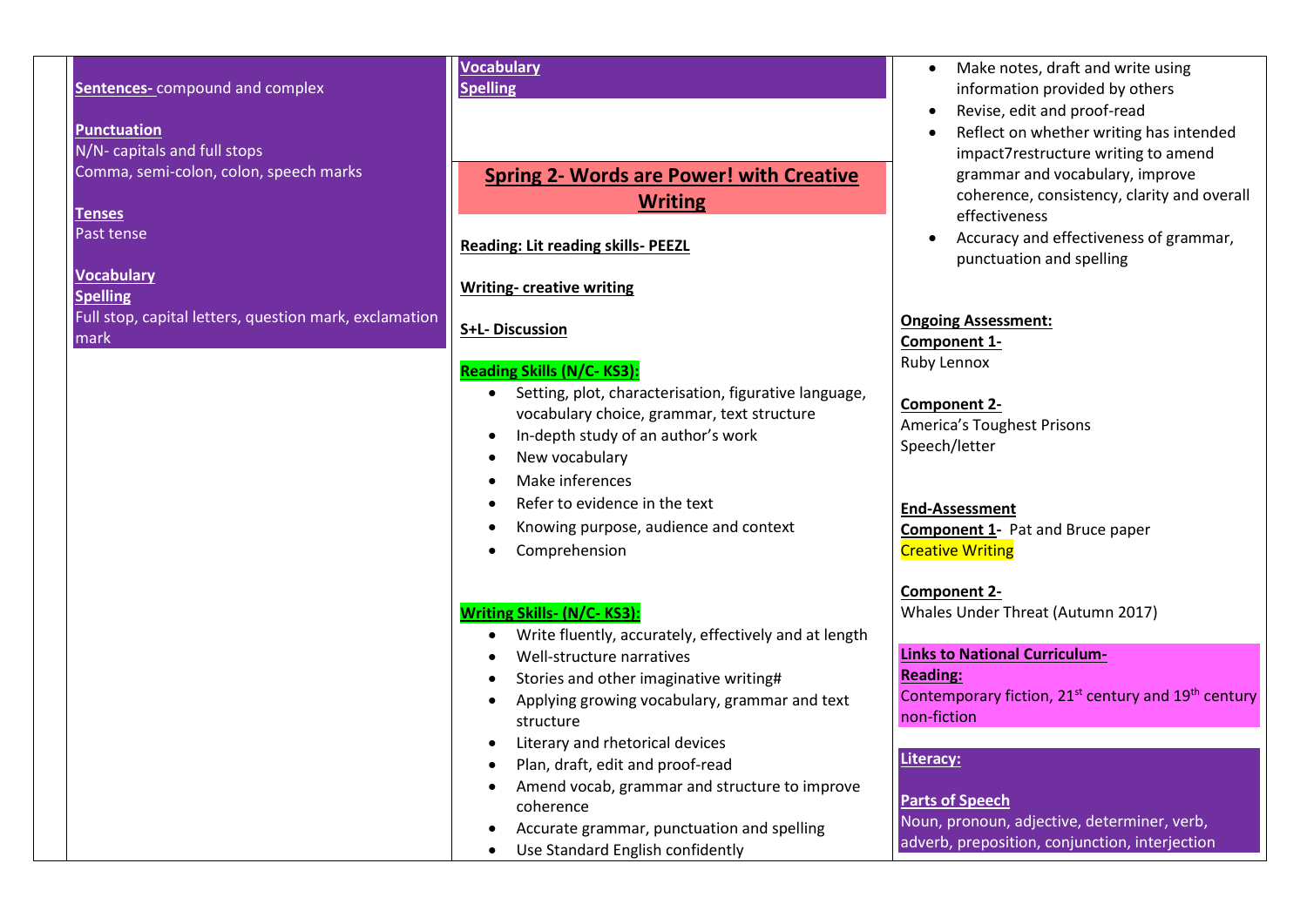# **Speaking and Listening Skills (N/C- KS3):**

- Use Standard English confidently in range of formal and informal contexts
- Give short speeches and presentations
- Express own ideas and keep to the point
- Participate in formal debates ad structured discussions
- Summarise and/ or build on what has been said
- Improve, rehearse and perform
- Intonation, tone, volume, mood, silence, stillness and action

#### **Mid- Assessment:**

**Lit Reading-** PEEZL- Character over time **Writing-** Short story based upon extract from novel **S+L-** Discussion of issues/character from novel

### **End- Assessment:**

**Lit Reading-** PEEZL- Character over time **Writing-** Short story based upon extract from novel **S+L-** Discussion of issues/character from novel

#### **Experience:**

**Links to National Curriculum-Reading:** Contemporary fiction

## **Literacy:**

**Parts of Speech** Conjunctions, interjections

**Sentences-**Simple, compound, complex and minor

#### **Spelling**

**Tenses** Past, present, future

## **Vocabulary**

### **Punctuation**

N/N- Full stop, capital letters, Question marks, exclamation marks, comma, semi-colon, colon, apostrophe, hyphen, dash, brackets, quotation marks, ellipsis, speech marks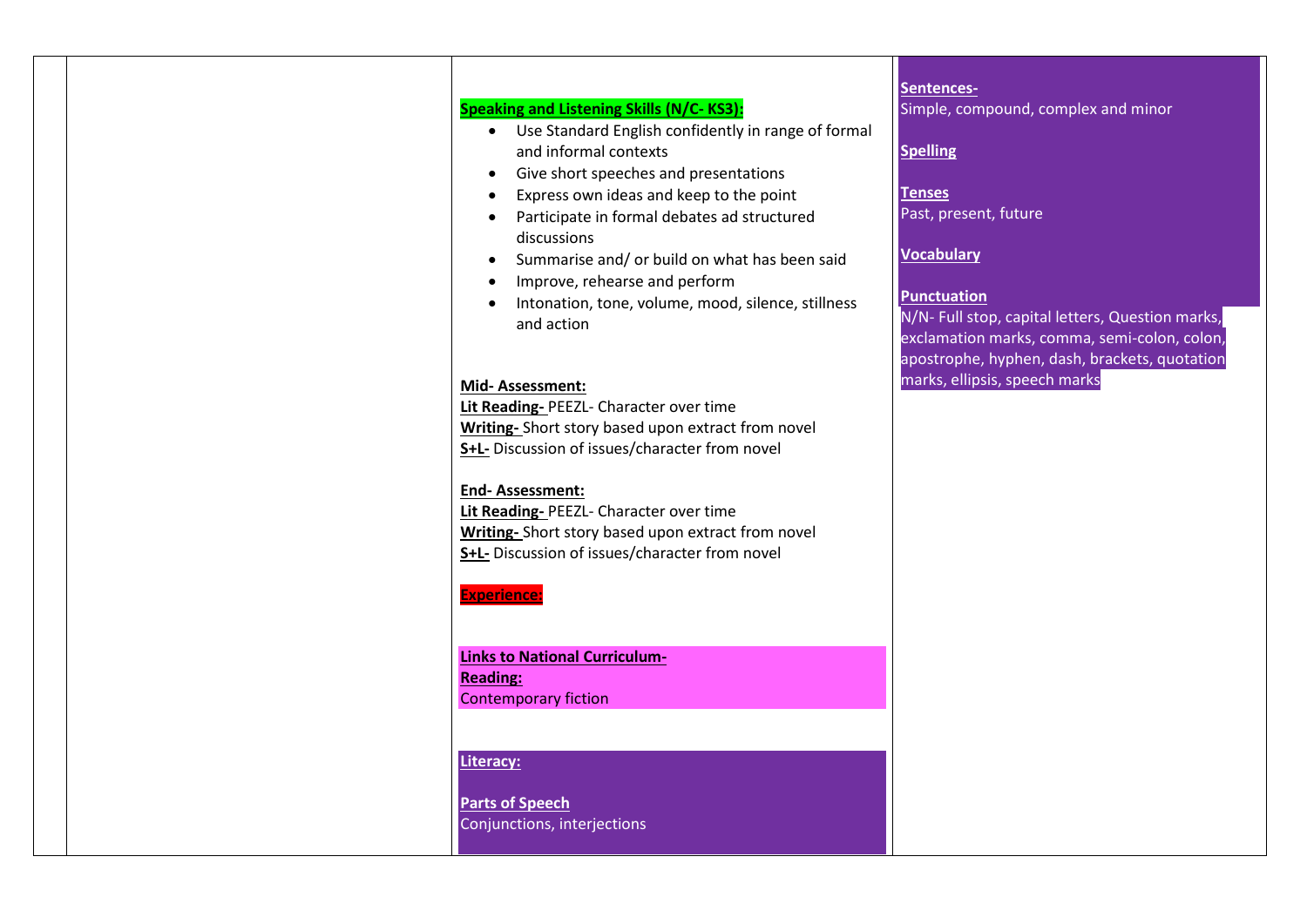|                     |                                                                                                                                                                                                                                                                                                                                                         | Sentences- compound & complex<br><b>Punctuation</b><br>N/N- Full stop, capital letters<br>Apostrophes, hyphens, dashes, speech marks<br><b>Tenses</b><br><b>Future tense</b><br><b>Vocabulary</b><br><b>Spelling</b>                                                                                                                                                                                                                           |                                                                                                                                                                                                                                                                                                                                                                                                                                           |
|---------------------|---------------------------------------------------------------------------------------------------------------------------------------------------------------------------------------------------------------------------------------------------------------------------------------------------------------------------------------------------------|------------------------------------------------------------------------------------------------------------------------------------------------------------------------------------------------------------------------------------------------------------------------------------------------------------------------------------------------------------------------------------------------------------------------------------------------|-------------------------------------------------------------------------------------------------------------------------------------------------------------------------------------------------------------------------------------------------------------------------------------------------------------------------------------------------------------------------------------------------------------------------------------------|
|                     | Men vs. Monsters - The Tempest &<br><b>Transactional Writing</b><br>Lit Reading: PEEZL<br>Transactional Writing- Travel Writing, email, review,<br>letter, blog<br><b>Speaking and Listening- Discussion skills</b>                                                                                                                                     | <b>Oliver Twist &amp; Creative Writing (all DI</b><br>students)/ Non-DI- The 19th Century<br>Lang Reading- Find and Retrieve, Writer's Craft, Evaluation,<br>Synthesis and Comparison<br>Creative Writing-Short story based on extract for inspiration<br>S+L- Presentation skills<br><b>Reading Skills (N/C-KS3):</b>                                                                                                                         | <b>Macbeth (1st Reading) &amp; Transactional</b><br><b>Writing</b><br>Lit Reading: PEEZL, essay writing skills<br><b>Writing: Article, speech, letter</b><br><b>S+L: Discussion skills</b><br><b>Reading Skills (N/C-KS4):</b>                                                                                                                                                                                                            |
| TERM 3 (SUMMER 1-2) | Reading Skills- (N/C-KS3):<br>Understand how plays are communicated<br>through performance, alternative staging,<br>different interpretations<br>In-depth study of an author's work<br>New vocabulary<br>Make inferences<br>Refer to evidence in the text<br>Knowing purpose, audience and context<br>Comprehension<br><b>Writing Skills (N/C-KS3):</b> | New vocabulary<br>$\bullet$<br>Make inferences<br>Refer to evidence in the text<br>Knowing purpose, audience and context<br>Comprehension<br>$\bullet$<br>Recognising a range of poetic conventions and<br>$\bullet$<br>understanding how these have been used<br>Make critical comparisons between texts (poetry-Yr<br>7)<br>Setting, plot, characterisation, figurative language,<br>$\bullet$<br>vocabulary choice, grammar, text structure | Summarise, synthesis ideas and<br>$\bullet$<br>information<br>Draw on knowledge of the purpose,<br>audience and context of the writing<br>Identify and interpret themes, ideas and<br>information<br>Explore aspects of plot, character, events,<br>setting<br>Seek evidence in the text to support a<br>point of view<br>Analyse writer's choice of vocab, form,<br>grammar and structural features-evaluate<br>effectiveness and impact |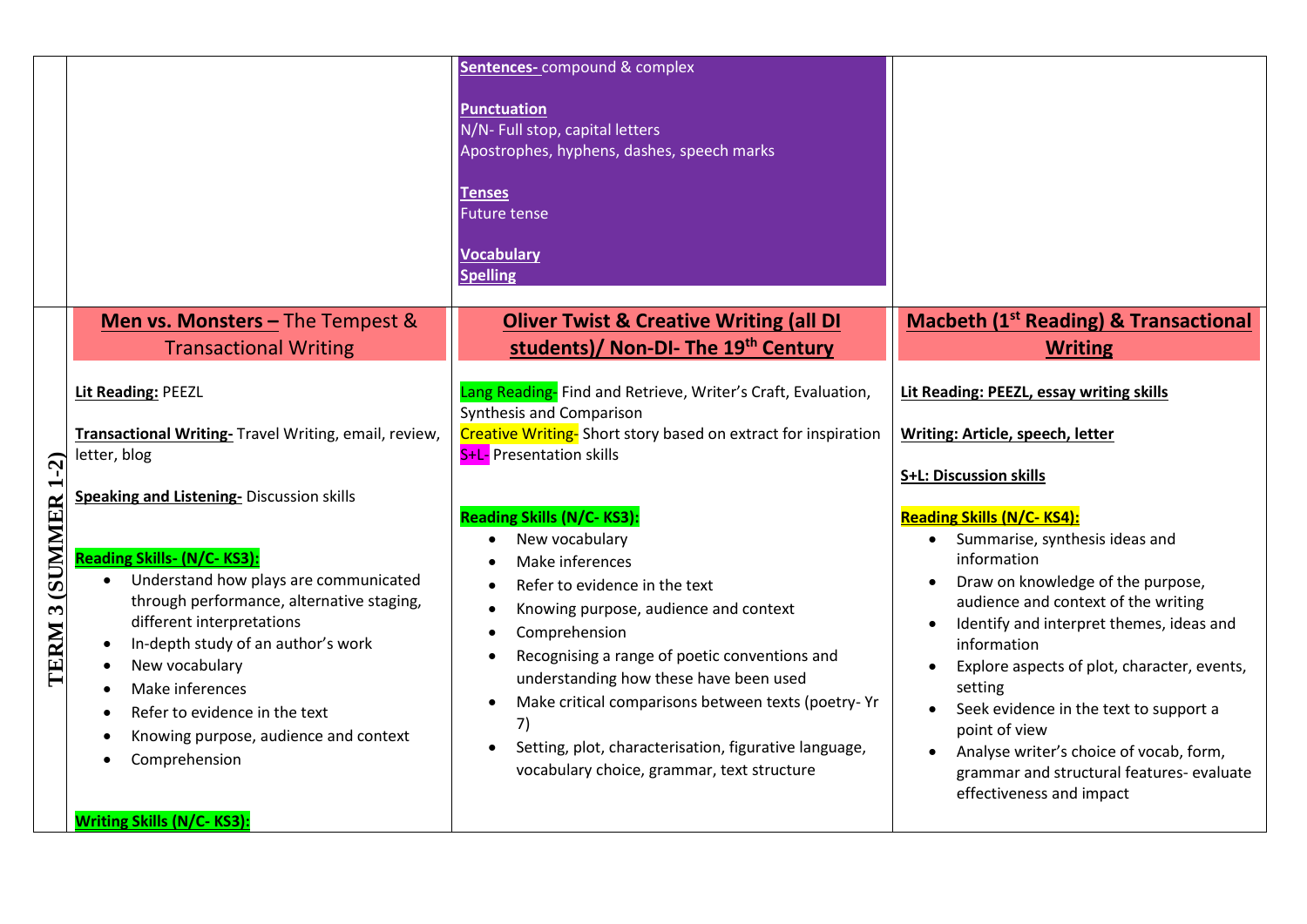- Write accurately, fluently and effectively at length
- Non-narrative texts including arguments, personal and formal letters
- Summarising and organising material
- Supporting ideas and arguments with factual detail
- Consider how writing reflects the audiences and purposes for which it is intended
- Pay attention to grammar, punctuation and spelling
- Amend vocab, grammar and structure to improve overall effectiveness
- Notes and polished scripts for talks and presentations
- Knowing and understanding the differences between spoken and written languageformal and informal registers

# **Speaking and Listening Skills (N/C- KS3):**

- Use Standard English confidently in range of formal and informal contexts
- Give short speeches and presentations
- Express own ideas and keep to the point
- Participate in formal debates ad structured discussions
- Summarise and/ or build on what has been said
- Improve, rehearse and perform
- Intonation, tone, volume, mood, silence, stillness and action

## **Mid- Assessment:**

Lit Reading-Exploration of character from extract Transactional Writing -Letter as character

# **Writing Skills (N/C- KS3):**

- Write fluently, accurately, effectively and at length
- Well-structure narratives
- Stories and other imaginative writing#
- Applying growing vocabulary, grammar and text structure
- Literary and rhetorical devices
- Plan, draft, edit and proof-read
- Amend vocab, grammar and structure to improve coherence
- Accurate grammar, punctuation and spelling
- Use Standard English confidently
- Notes and polished scripts for talks and presentations
- Knowing and understanding the differences between spoken and written language- formal and informal registers

# **Speaking and Listening Skills (N/C-KS3):**

- Use Standard English confidently in range of formal and informal contexts
- Give short speeches and presentations
- Express own ideas and keep to the point
- Participate in formal debates ad structured discussions
- Summarise and/ or build on what has been said
- Improve, rehearse and perform
- Intonation, tone, volume, mood, silence, stillness and action

## **Mid- Assessment:**

- Make critical comparisons- refer to contexts, themes, characterisation, style
- Draw upon skills from wider reading

## **Writing Skills (N/C- KS4):**

- Adapt writing to a range of purposes: to describe, narrate, explain, instruct, give and respond to information, to argue
- Select and organise ideas, facts, key points, cite evidence, cite quotations effectively for support and emphasis
- Select and use judiciously vocabulary, grammar, form, structure and organisational features, rhetorical devices to reflect purpose, audience and context
- Use Standard English where appropriate
- Make notes, draft and write using information provided by others
- Revise, edit and proof-read
- Reflect on whether writing has intended impact7restructure writing to amend grammar and vocabulary, improve coherence, consistency, clarity and overall effectiveness
- Accuracy and effectiveness of grammar, punctuation and spelling

# **Speaking and Listening Skills (N/C- KS4):**

- Use Standard English when the context and audience require it
- Work effectively in groups
- Take on required roles
- Lead/ manage discussions
- Involve others productively
- Review and summarise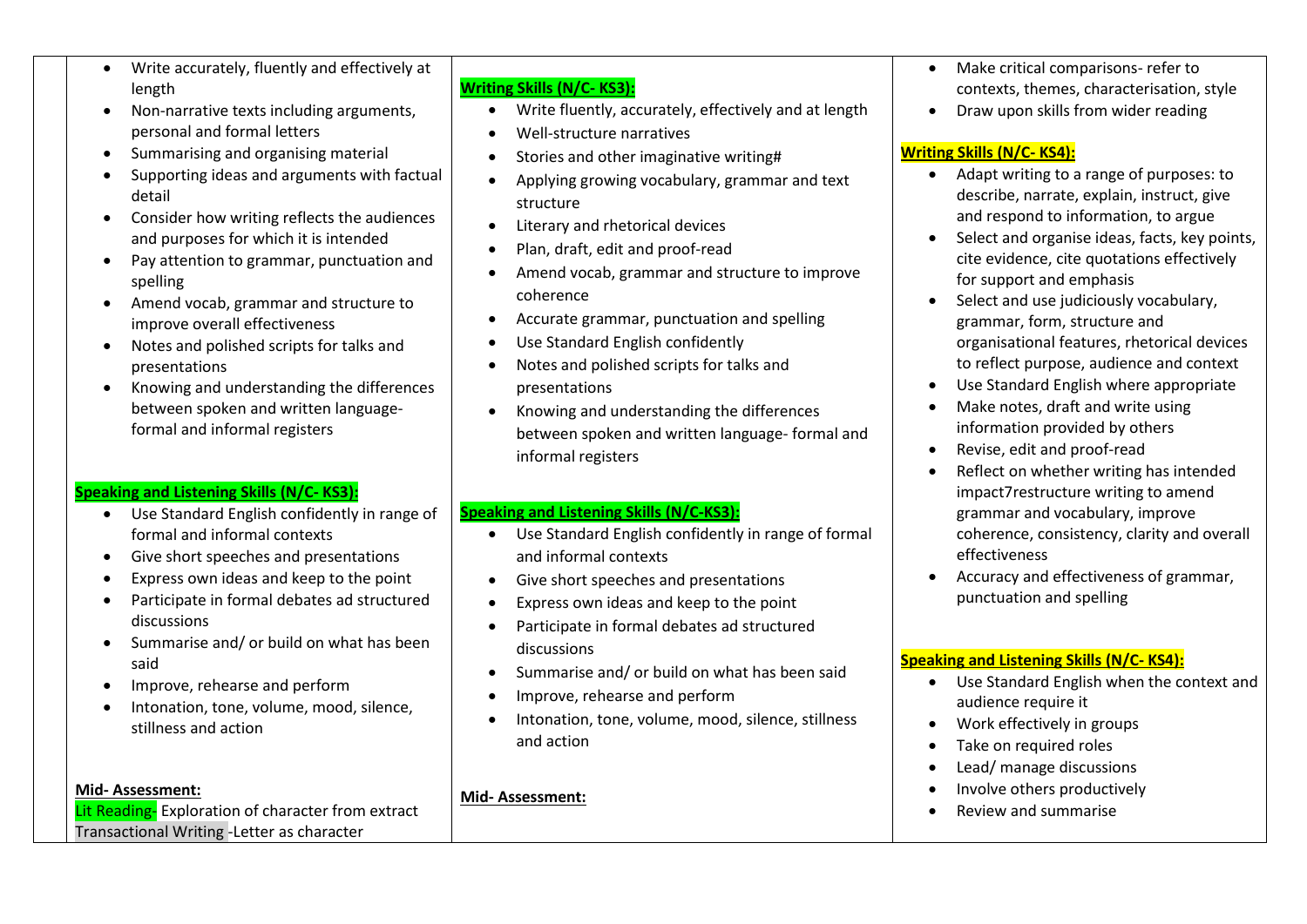| S+L- Discussion of character based on scene from<br>the play<br><b>End-Assessment:</b><br>Lit Reading-Exploration of character from extract<br>Transactional Writing - Letter as character<br>S+L- Discussion of character based on scene from<br>the play<br><b>Experience:</b><br>Re-writing of scene into modern scenario- | Lang Reading- Find and Retrieve, Writer's Craft, Evaluation,<br>Synthesis and Comparison<br>Creative Writing-Short story based on extract for inspiration<br>S+L- Presentation about extract/ poem for inspiration<br><b>End-Assessment:</b><br>Lang Reading- Find and Retrieve, Writer's Craft, Evaluation,<br>Synthesis and Comparison<br>Creative Writing-Short story based on extract for inspiration<br>S+L- Presentation about extract/ poem for inspiration<br><b>Experience:</b><br><b>Blists Hill trip?</b> | Contribute to meet goals/ deadlines<br>Listen to and build on the contributions of<br>others<br>Ask questions to clarify and inform<br>Challenge courteously when necessary<br>Plan for different purposes and audiences<br>Listen and respond in a variety of different<br>contexts, both formal and informal<br>Improvise, rehearse and perform<br>Discuss language use and meaning, using<br>role, intonation, tone, volume, mood,<br>silence, stillness and action |
|-------------------------------------------------------------------------------------------------------------------------------------------------------------------------------------------------------------------------------------------------------------------------------------------------------------------------------|----------------------------------------------------------------------------------------------------------------------------------------------------------------------------------------------------------------------------------------------------------------------------------------------------------------------------------------------------------------------------------------------------------------------------------------------------------------------------------------------------------------------|------------------------------------------------------------------------------------------------------------------------------------------------------------------------------------------------------------------------------------------------------------------------------------------------------------------------------------------------------------------------------------------------------------------------------------------------------------------------|
| record/perform?<br><b>Links to National Curriculum-</b><br><b>Reading:</b><br>Range of genres- play (Shakespeare)<br>Literacy:                                                                                                                                                                                                | <b>Links to National Curriculum-</b><br><b>Reading:</b><br>Range of fiction/non-fiction/ authors from 19th Century                                                                                                                                                                                                                                                                                                                                                                                                   | Mid-Assessment:<br>Reading-Exploration of character/theme over time<br><b>Transactional Writing-Article</b><br>S+L- Discussion of character/ theme using<br>extract/scene as inspiration                                                                                                                                                                                                                                                                               |
| <b>Parts of Speech</b><br>Determiner, adverb<br>Sentences-complex<br><b>Punctuation</b>                                                                                                                                                                                                                                       | Literacy:<br><b>Parts of Speech</b><br>Noun, pronoun, adjective, determiner, verb, adverb,<br>preposition, conjunction, interjection                                                                                                                                                                                                                                                                                                                                                                                 | <b>End-Assessment:</b><br>Reading-Exploration of character/theme over time<br><b>Transactional Writing-Article</b><br>S+L- Discussion of character/ theme using<br>extract/scene as inspiration                                                                                                                                                                                                                                                                        |
| N/N- capitals and full stops<br>Apostrophe, hyphen, dash<br><b>Tenses</b><br><b>Present tense</b>                                                                                                                                                                                                                             | Sentences-<br>Simple, compound, complex and minor<br><b>Spelling</b><br>Tenses                                                                                                                                                                                                                                                                                                                                                                                                                                       | <b>Experience:</b><br>Theatre trip/ production?<br><b>Links to National Curriculum-</b>                                                                                                                                                                                                                                                                                                                                                                                |
| <b>Vocabulary</b><br><b>Spelling</b><br><b>Summer 2- Read all About It! and</b>                                                                                                                                                                                                                                               | Past, present, future<br><b>Vocabulary</b><br><b>Punctuation</b>                                                                                                                                                                                                                                                                                                                                                                                                                                                     | <b>Reading:</b><br>Range of genres- play (Shakespeare)<br>Literacy:                                                                                                                                                                                                                                                                                                                                                                                                    |
| <b>Transactional Writing</b>                                                                                                                                                                                                                                                                                                  |                                                                                                                                                                                                                                                                                                                                                                                                                                                                                                                      |                                                                                                                                                                                                                                                                                                                                                                                                                                                                        |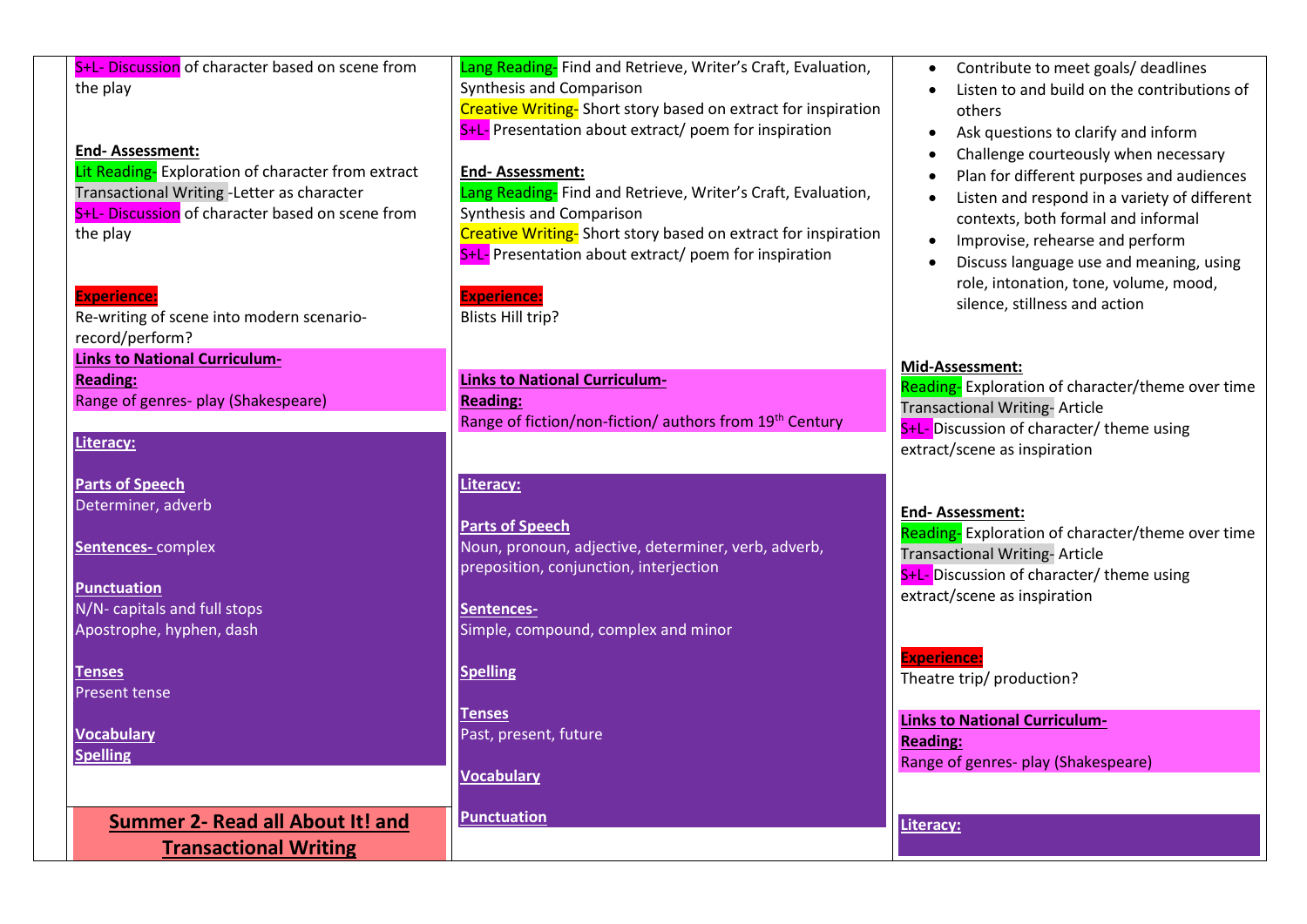| News reports from the last year (non-fiction)              | N/N- Full stop, capital letters, brackets, quotation marks, | <b>Parts of Speech</b>                           |
|------------------------------------------------------------|-------------------------------------------------------------|--------------------------------------------------|
|                                                            | ellipsis, speech marks                                      | Noun, pronoun, adjective, determiner, verb,      |
| <b>Reading- Comp 2 Skills-</b>                             |                                                             | adverb, preposition, conjunction, interjection   |
| Find and retrieve, writer's craft, evaluation,             |                                                             |                                                  |
| synthesis                                                  |                                                             | Sentences-                                       |
| <b>Writing-</b>                                            |                                                             | Simple, compound, complex and minor              |
| Articles                                                   |                                                             |                                                  |
| Speaking and Listening- To argue                           |                                                             | <b>Spelling</b>                                  |
|                                                            |                                                             |                                                  |
|                                                            |                                                             | <b>Tenses</b>                                    |
| <b>Reading Skills (N/C-KS3):</b>                           |                                                             | Past, present, future                            |
| Characterisation, figurative language,<br>$\bullet$        |                                                             |                                                  |
| vocabulary choice, grammar, text structure                 |                                                             | <b>Vocabulary</b>                                |
| New vocabulary<br>$\bullet$                                |                                                             |                                                  |
| Make inferences<br>٠                                       |                                                             | <b>Punctuation</b>                               |
| Refer to evidence in the text<br>٠                         |                                                             | N/N- Full stop, capital letters, Question marks, |
| Knowing purpose, audience and context<br>$\bullet$         |                                                             | exclamation marks, comma, semi-colon, colon,     |
| Comprehension                                              |                                                             | apostrophe, hyphen, dash, brackets               |
| ٠                                                          |                                                             |                                                  |
| <b>Writing Skills (N/C-KS3):</b>                           |                                                             |                                                  |
| Write accurately, fluently and effectively at<br>$\bullet$ |                                                             |                                                  |
| length                                                     |                                                             |                                                  |
| Non-narrative texts including arguments,<br>$\bullet$      |                                                             |                                                  |
| personal and formal letters                                |                                                             |                                                  |
| Summarising and organising material<br>٠                   |                                                             |                                                  |
| Supporting ideas and arguments with factual<br>$\bullet$   |                                                             |                                                  |
| detail                                                     |                                                             |                                                  |
| Consider how writing reflects the audiences<br>$\bullet$   |                                                             |                                                  |
| and purposes for which it is intended                      |                                                             |                                                  |
| Pay attention to grammar, punctuation and<br>٠             |                                                             |                                                  |
| spelling                                                   |                                                             |                                                  |
| Amend vocab, grammar and structure to<br>$\bullet$         |                                                             |                                                  |
| improve overall effectiveness                              |                                                             |                                                  |
|                                                            |                                                             |                                                  |
|                                                            |                                                             |                                                  |
| <b>Speaking and Listening Skills (N/C-KS3):</b>            |                                                             |                                                  |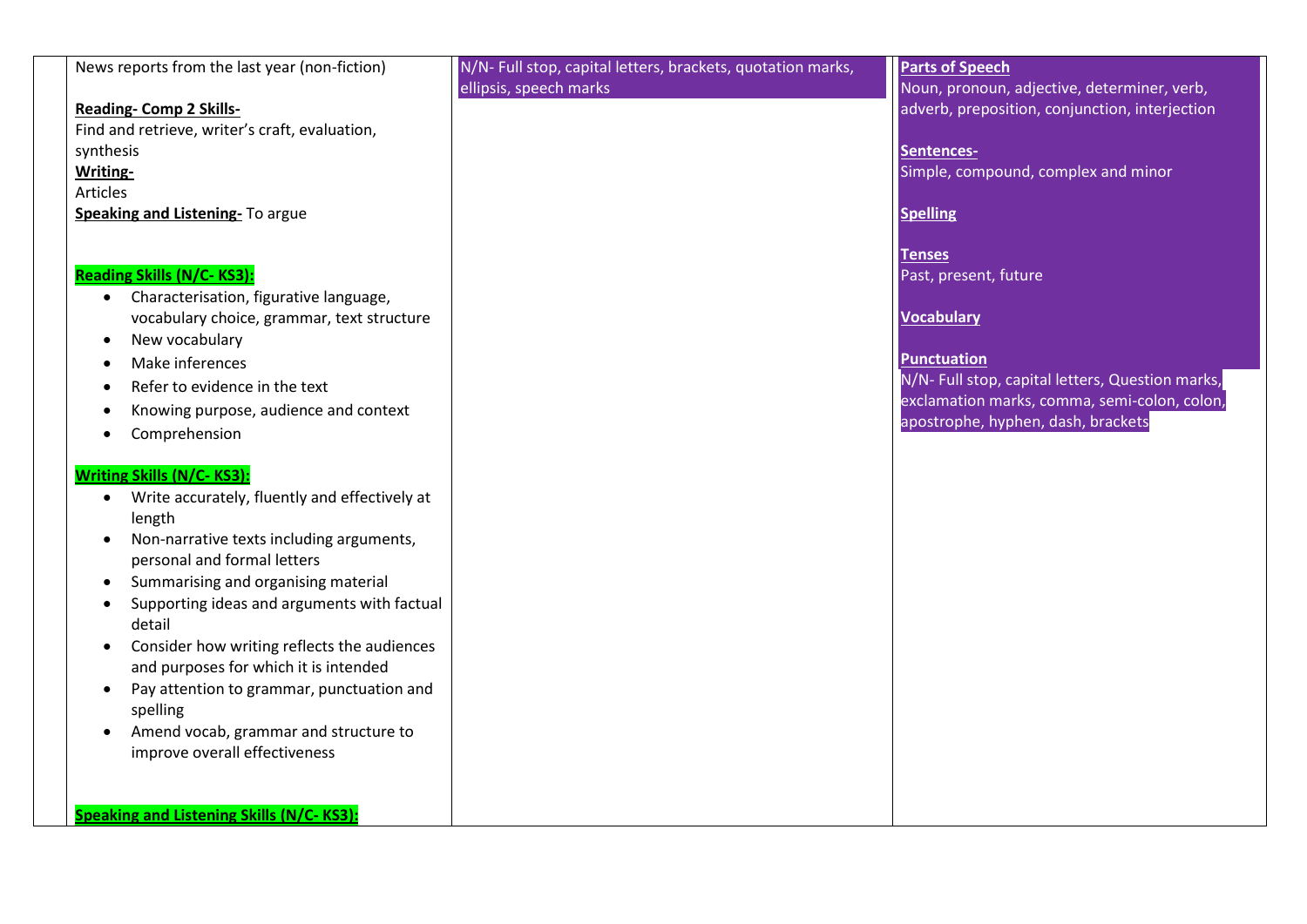| Use Standard English confidently in range of<br>$\bullet$               |  |
|-------------------------------------------------------------------------|--|
| formal and informal contexts                                            |  |
| Give short speeches and presentations<br>$\bullet$                      |  |
| Express own ideas and keep to the point<br>$\bullet$                    |  |
| Participate in formal debates ad structured<br>$\bullet$<br>discussions |  |
| Summarise and/ or build on what has been<br>$\bullet$                   |  |
| said                                                                    |  |
| Improve, rehearse and perform<br>$\bullet$                              |  |
| Intonation, tone, volume, mood, silence,<br>$\bullet$                   |  |
| stillness and action                                                    |  |
|                                                                         |  |
|                                                                         |  |
| Mid-Assessment:                                                         |  |
| <b>Reading- Comp 2 Skills-</b>                                          |  |
| Find and retrieve, writer's craft, evaluation,                          |  |
| synthesis<br>Writing-                                                   |  |
| Article                                                                 |  |
| Speaking and Listening- Arguing in favour or against                    |  |
| topic                                                                   |  |
|                                                                         |  |
| <b>End-Assessment:</b>                                                  |  |
| Reading-                                                                |  |
| Find and retrieve, writer's craft, evaluation,                          |  |
| synthesis<br>Writing-                                                   |  |
| Article                                                                 |  |
| Speaking and Listening- Arguing in favour or against                    |  |
| topic                                                                   |  |
|                                                                         |  |
|                                                                         |  |
| <b>Experience:</b>                                                      |  |
|                                                                         |  |
| Literacy:                                                               |  |
|                                                                         |  |
| <b>Parts of Speech</b>                                                  |  |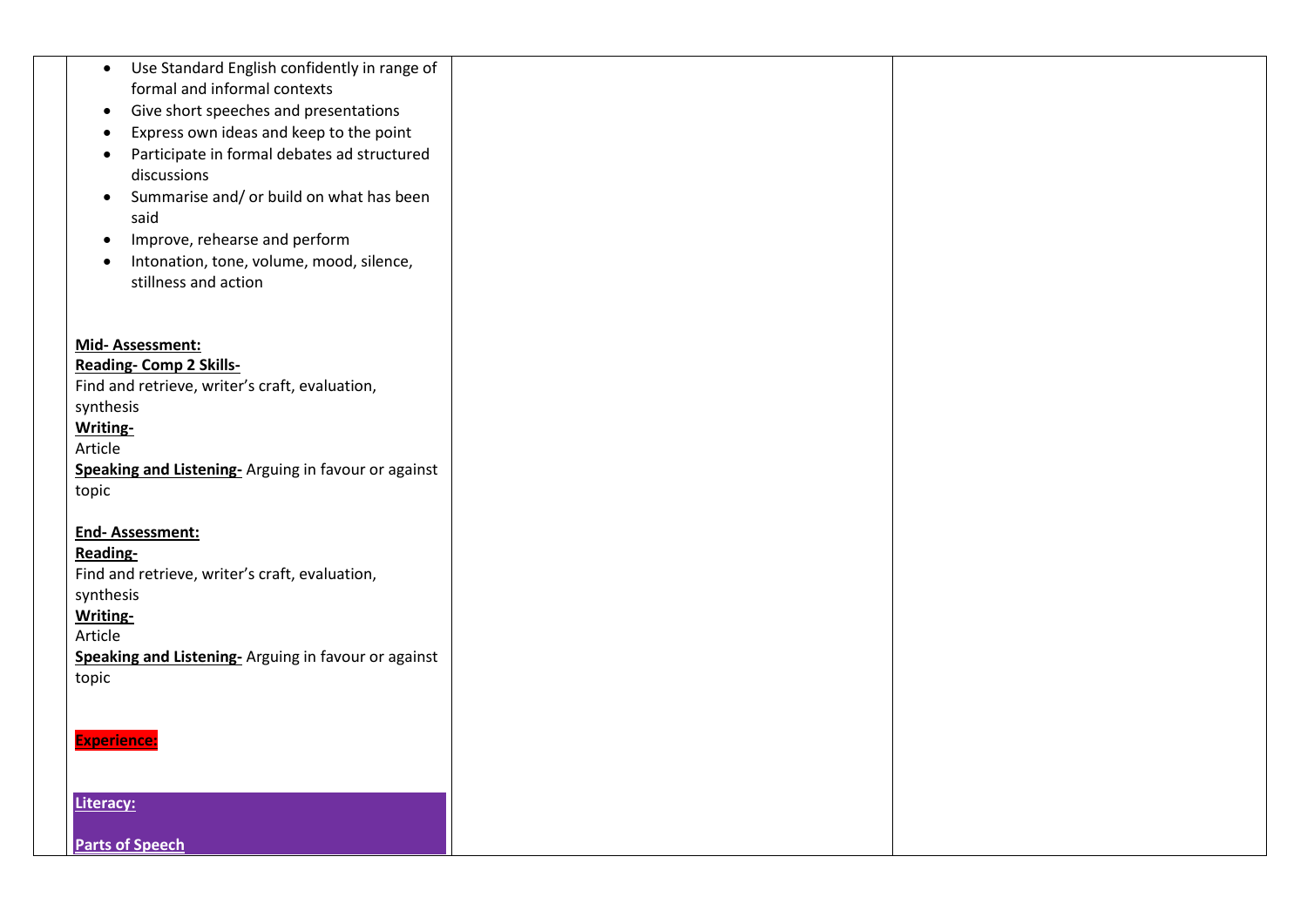| Preposition, conjunction, interjection |  |
|----------------------------------------|--|
| Sentences- minor                       |  |
|                                        |  |
| <b>Punctuation</b>                     |  |
| N/N- capitals and full stops           |  |
| Brackets, quotation marks, ellipsis    |  |
|                                        |  |
| <b>Tenses</b>                          |  |
| <b>Future tense</b>                    |  |
|                                        |  |
| <b>Vocabulary</b>                      |  |
| <b>Spelling</b>                        |  |

## **KEY THEMES/ TIME PERIODS KS4 LITERATURE**

| A CHRISTMAS CAROL                            | <b>MACBETH</b>                             | <b>AN INSPECTOR CALLS</b>                       | <b>POETRY</b>                     |
|----------------------------------------------|--------------------------------------------|-------------------------------------------------|-----------------------------------|
| The Christmas Spirit                         | The supernatural                           | Equality                                        | War                               |
| Redemption                                   | Loyalty                                    | <b>Social responsibility</b>                    | <b>Relationships</b>              |
| Poverty                                      | Guilt                                      | <b>Family/ Relationships</b>                    | Nature                            |
| Social responsibility                        | <b>Ambition</b>                            | Gender                                          | Childhood memories                |
| <b>Family/relationships</b>                  | Reality vs. appearance                     | Social class                                    | Sense of place/other cultures     |
| The supernatural                             | Fate                                       | Age                                             | Power                             |
|                                              | Kingship/politics                          |                                                 |                                   |
|                                              |                                            |                                                 |                                   |
| Victorian England (19 <sup>th</sup> Century) | Elizabethan England (1606-17 <sup>th</sup> | 20 <sup>th</sup> Century England (pre/post WWs) | $17th$ - 21 <sup>st</sup> Century |
|                                              | Century)                                   |                                                 |                                   |

| <b>Tier 2 Vocabulary- English Language</b> |                                  |         |                       |                 |                 |  |
|--------------------------------------------|----------------------------------|---------|-----------------------|-----------------|-----------------|--|
|                                            | <b>Writing</b><br><b>Reading</b> |         |                       |                 |                 |  |
| <u>AO1</u>                                 | <u>AO2</u>                       | AO3     | AO4                   | AO <sub>5</sub> | AO <sub>6</sub> |  |
| Identify                                   | Explain                          | Compare | To what extent do you | Communicate     | Range           |  |
| List                                       | How does the writer?             |         | agree?                | Select          | Clarity         |  |